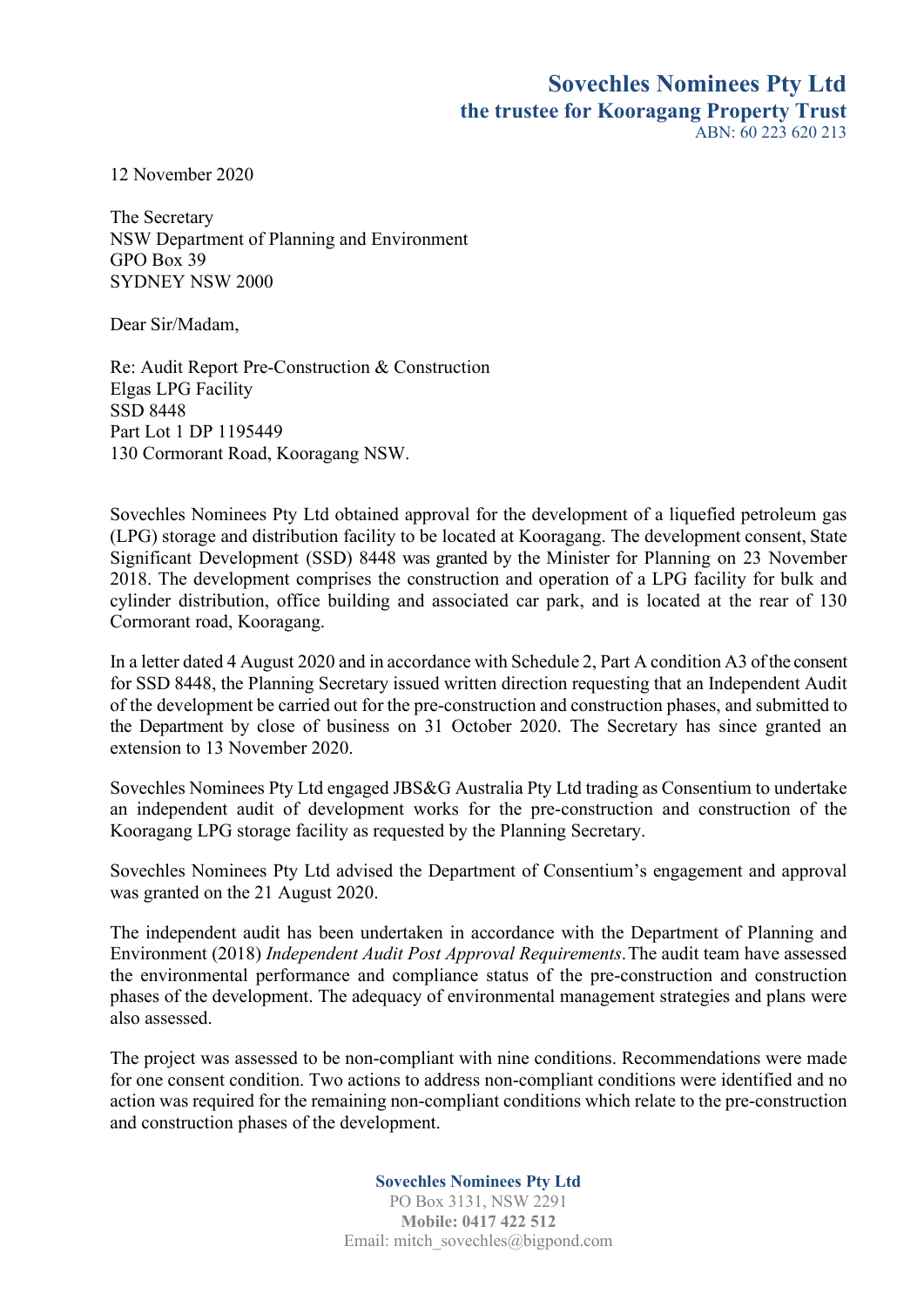No evidence of detrimental impact to the environment was identified.

The findings and recommendations for this independent audit are documented separately in the Consentium audit report. The audit report concluded, *"Overall, notwithstanding the recommendations and action identified, the environmental management system and plans currently in place have been adequate in addressing environmental management of the project. Consideration of improving public accessto project documentation isrecommended asthe development moves into the operational phase."*

Out of a total of 100 development consent conditions, 38 conditions have not been triggered. Of the consent conditions that have been triggered, nine non-compliances were identified. Action is required to be undertaken to address two non-compliant conditions. Recommendation was made for one consent condition that was compliant.

As set out in Part 4.3 of Department of Planning and Environment (2018) *Independent Audit Post Approval Requirements*, the proponent is required to submit their response to the audit findings to the Department in a separate document. The Summary Table below sets out the compliance issues, audit findings and recommendations copied from the Consentium Audit report, with an additional column added to include Applicant Response.

| <b>Approval (ID)</b>                            | <b>Audit Findings and Recommendations</b>                                                                                                                                                   | Compliance<br><b>Status</b> | <b>Applicant Response</b>                                                                                                                                                                                                                                                                                                                                                                                                                                                                                                                                                                                                                                                                                                                                                                                                                                                                                                                                                                                                                                                                                                                                                          |
|-------------------------------------------------|---------------------------------------------------------------------------------------------------------------------------------------------------------------------------------------------|-----------------------------|------------------------------------------------------------------------------------------------------------------------------------------------------------------------------------------------------------------------------------------------------------------------------------------------------------------------------------------------------------------------------------------------------------------------------------------------------------------------------------------------------------------------------------------------------------------------------------------------------------------------------------------------------------------------------------------------------------------------------------------------------------------------------------------------------------------------------------------------------------------------------------------------------------------------------------------------------------------------------------------------------------------------------------------------------------------------------------------------------------------------------------------------------------------------------------|
| Terms of Consent<br>Condition A2                | Action: Address non-compliant condition B3<br>as indicated in the Independent Audit Table.                                                                                                  |                             | Non-compliant Please refer to individual responses below.                                                                                                                                                                                                                                                                                                                                                                                                                                                                                                                                                                                                                                                                                                                                                                                                                                                                                                                                                                                                                                                                                                                          |
| External Walls and<br>Cladding<br>Condition A22 | No evidence was available of provision of<br>documentation to the Planning Secretary<br>within the seven-day period of acceptance<br>by the Certifying Authority.<br>Action: None required. |                             | Non-compliant The builder, Brown Building, sent all the<br>required documentation for the external wall<br>construction to the Private Certifier Authority<br>(BCA Solutions) on the 7.5.20 as per Consent<br>Condition A21 and the Auditor has assessed this<br>as compliant. Consent Condition A22 requires<br>the Applicant to provide a copy of the<br>documentation given to the PCA under A21 to<br>the Planning Secretary within 7 days of it being<br>sent to the PCA. The Applicant emailed a copy<br>of the relevant information to DPIE on the<br>29.5.20. Both the PCA & the DPIE have<br>accepted the documentation sent by the builder<br>(relating to the cladding) but although we have<br>contacted and emailed the PCA direct on<br>numerous occasions, we have not been able to<br>get confirmation (from the PCA) to confirm<br>they<br>exactly<br>what<br>date<br>accepted<br>the<br>documentation, therefore we haven't been able to<br>supply evidence of this date to the Auditor. The<br>Auditor has then deemed this condition as non-<br>compliant, even though both the certifier and the<br>DPIE have received and accepted the data sent to<br>them. |

## **Summary of Compliance with Development Consent Conditions**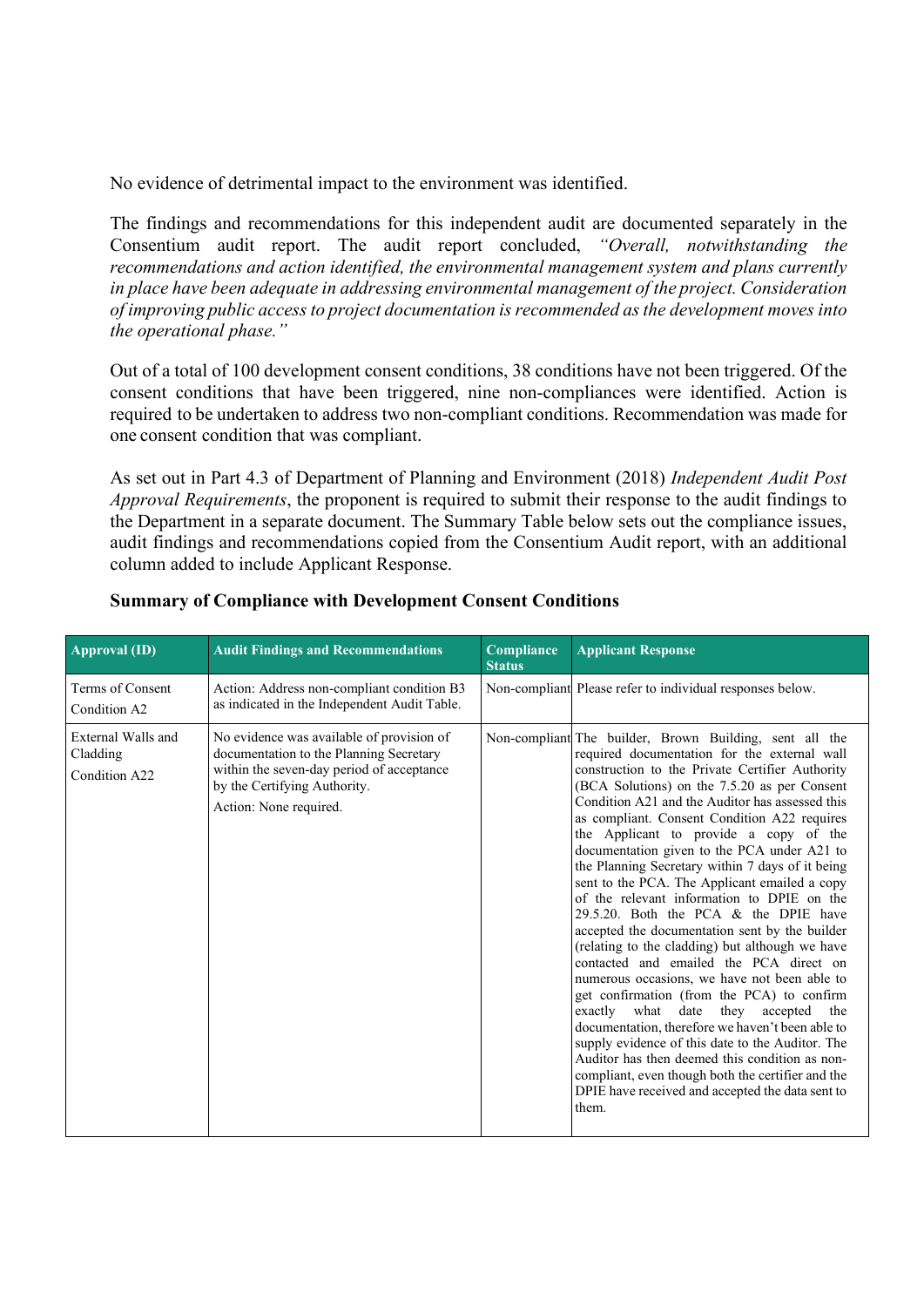| <b>Approval (ID)</b>                       | <b>Audit Findings and Recommendations</b>                                                                                                                                                                                                                                        | Compliance<br><b>Status</b> | <b>Applicant Response</b>                                                                                                                                                                                                                                                                                                                                                                                                                            |
|--------------------------------------------|----------------------------------------------------------------------------------------------------------------------------------------------------------------------------------------------------------------------------------------------------------------------------------|-----------------------------|------------------------------------------------------------------------------------------------------------------------------------------------------------------------------------------------------------------------------------------------------------------------------------------------------------------------------------------------------------------------------------------------------------------------------------------------------|
| Pre-construction<br>Condition B3           | Approval of the Fire Safety Study by<br>FRNSW were not provided.<br>Action: The documentation as requested by<br>DPIE is required to be provided.                                                                                                                                | Non-compliant               | As the Applicant we sent the relevant<br>documentation to Fire & Rescue NSW as<br>required on the 6.11.2019.<br>Fire & Rescue NSW sent an email reply on the<br>11.11.2019 and acknowledged receipt of our<br>application and supplied the following reference<br>numbers:<br>Project Reference: FRN17/953<br>Job Number: BFS19/3651 (8000009443)<br>We have sent 4 follow up emails to Fire $\&$                                                    |
|                                            |                                                                                                                                                                                                                                                                                  |                             | Rescue NSW on the 18.11.2019, 14.5.2020,<br>27.10.2020 & 12.11.2020 and also made 3 phone<br>calls on 9742 7434 where we left voice messages<br>quoting the project reference and Job number<br>seeking their final position and to date we have<br>not had a reply.                                                                                                                                                                                 |
|                                            |                                                                                                                                                                                                                                                                                  |                             | The Auditor has cited copies of these email<br>communications but has assessed this part of the<br>condition as Non-complaint. As the Applicant we<br>have exhausted every avenue. To date Fire &<br>Rescue have not replied to our emails or returned<br>our phone calls.                                                                                                                                                                           |
|                                            |                                                                                                                                                                                                                                                                                  |                             | In addition to the above the Certifier has issued<br>the applicable Fire Safety Schedule &<br>Certificates as part of the certifying process and<br>we have also sent copies of these onto Fire &<br>Rescue NSW on the 21.5.2020.                                                                                                                                                                                                                    |
|                                            |                                                                                                                                                                                                                                                                                  |                             | I can also confirm that Elgas as the site operator<br>has been in contact with Fire & Rescue NSW for<br>a mandatory site inspection. This has been<br>completed and a full review of their operation<br>and Emergency procedures was actioned and<br>Fire & Rescue NSW have issued a formal<br>communication on the 24.9.2020 approving the<br>Elgas Fire and Emergency plan and this has been<br>acknowledged by the Auditor.                       |
|                                            |                                                                                                                                                                                                                                                                                  |                             | Fire & Rescue NSW issued a Safe Work<br>reference number: NDG2000406                                                                                                                                                                                                                                                                                                                                                                                 |
| Groundwater<br>Management<br>Condition B29 | The Groundwater & Soil Contingency Plan<br>(which forms part of the CEMP) does not<br>meet conditions B29c and B29d applicable<br>if the Groundwater Contingency Plan is<br>triggered.<br>As construction is complete, the plan is no<br>longer required. Action: None required. | Non-compliant               | The Builder as part of their contract supplied all<br>their own relevant operational and management<br>plans and a Groundwater & Soil Contingency<br>Plan (which formed part of the CEMP) was<br>included. The Auditor has assessed that because<br>this particular plan doesn't 'spell out' every<br>action required the plan doesn't meet conditions<br>B29c and B29d which become applicable if the<br>Groundwater Contingency Plan is triggered. |
|                                            |                                                                                                                                                                                                                                                                                  |                             | As the Applicant, I am confident that if<br>Groundwater was intercepted, the appropriate<br>measures would have been actioned as the Plan<br>clearly states that if Groundwater was<br>intercepted on the site, works were to stop, report<br>the issue to management and an impact<br>investigation needs to be conducted by an<br>engineer or<br>specialist in groundwater<br>management before any further works can<br>proceed.                  |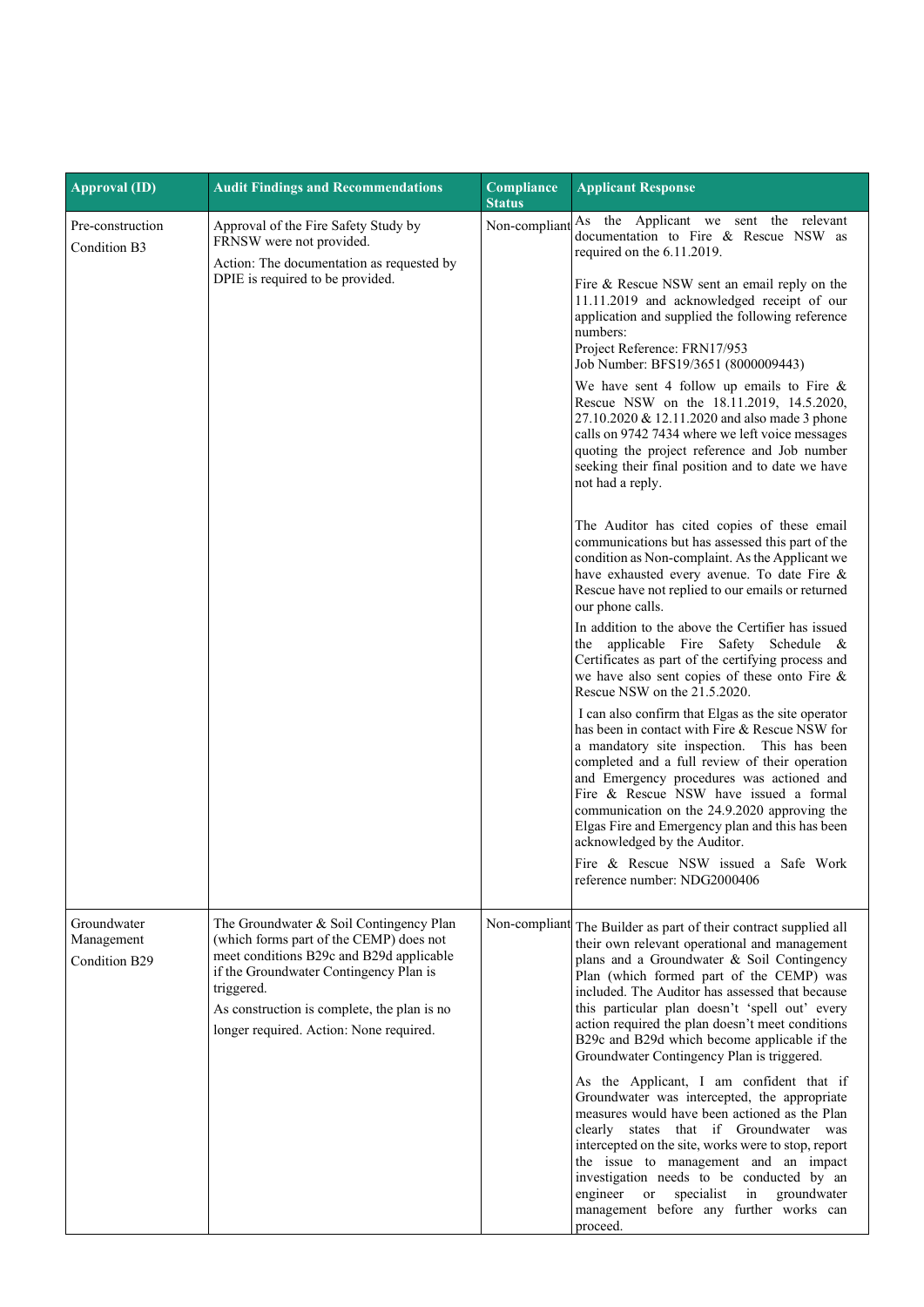| <b>Approval (ID)</b>                       | <b>Audit Findings and Recommendations</b>                                                                                                                                                                      | Compliance<br><b>Status</b> | <b>Applicant Response</b>                                                                                                                                                                                                                                                                                                                                                                                                                                                                                                                                                                                                                                                                                                                                                                                                                                                                                                                                   |
|--------------------------------------------|----------------------------------------------------------------------------------------------------------------------------------------------------------------------------------------------------------------|-----------------------------|-------------------------------------------------------------------------------------------------------------------------------------------------------------------------------------------------------------------------------------------------------------------------------------------------------------------------------------------------------------------------------------------------------------------------------------------------------------------------------------------------------------------------------------------------------------------------------------------------------------------------------------------------------------------------------------------------------------------------------------------------------------------------------------------------------------------------------------------------------------------------------------------------------------------------------------------------------------|
|                                            |                                                                                                                                                                                                                |                             | Part of this investigation would include the<br>requirements detailed in item B29c & B29d as<br>this would fall within the responsibility of the<br>specialist being engaged.                                                                                                                                                                                                                                                                                                                                                                                                                                                                                                                                                                                                                                                                                                                                                                               |
|                                            |                                                                                                                                                                                                                |                             | In addition to the above, there were site specific<br>Geotech<br>Environmental.<br>&<br>Groundwater<br>assessments completed prior to the build and<br>these specialists' reports were all included in the<br>EIS lodged with the original development<br>application. These reports confirmed that the<br>groundwater is located between 2.2m to 3m and<br>the footings will be positioned at 1.3m which is<br>well above the level of the Groundwater and also<br>confirms there would be no adverse effects on<br>groundwater during construction. These findings<br>have been accepted by the relevant authorities<br>during the application process.<br>I can also confirm that no Groundwater was                                                                                                                                                                                                                                                     |
|                                            |                                                                                                                                                                                                                |                             | intercepted at any time during the entire build.                                                                                                                                                                                                                                                                                                                                                                                                                                                                                                                                                                                                                                                                                                                                                                                                                                                                                                            |
| Groundwater<br>Management<br>Condition B30 | Groundwater & Soil Contingency Plan was<br>not submitted to the Planning Secretary.<br>As construction is complete, the plan is no<br>longer required. Action: None required.                                  | Non-compliant               | A Construction Environmental Management<br>Plan (CEMP) which included a Groundwater &<br>Soil Contingency Plan was completed but not<br>submitted to the planning secretary.                                                                                                                                                                                                                                                                                                                                                                                                                                                                                                                                                                                                                                                                                                                                                                                |
|                                            |                                                                                                                                                                                                                |                             | The DPIE issued a show cause notice to the<br>applicant on the 21.7.2020. The applicant<br>supplied a formal response to the Department on<br>the 24.7.2020. After reviewing the response the<br>Department issued a Penalty Notice on the<br>4.8.2020 to the Applicant for failing to comply<br>with Schedule 2 Part C, Conditions C2 & C4 of<br>SSD8448 by failing to prepare a CEMP to the<br>satisfaction of the Planning Secretary and<br>commencing construction without a CEMP<br>approved by the Planning Secretary. The<br>Applicant paid the fine.                                                                                                                                                                                                                                                                                                                                                                                                |
| Contamination<br><b>Condition B44</b>      | The Groundwater & Soil Contingency Plan<br>does not state any requirements for the<br>disposal of contaminated soil.<br>As construction is complete, the plan is no<br>longer required. Action: None required. |                             | Non-compliant The Builder supplied their own Groundwater &<br>Soil Contingency Plan (which formed part of the<br>CEMP). The Auditor has assessed that because<br>the plan does not state any requirements for the<br>disposal of contaminated soil, the condition is<br>not met. If any contamination was found we are<br>of the belief the contingency plan would more<br>than suffice as it clearly states that if any<br>contamination in the soil is found on site, the<br>works are to stop and an impact investigation<br>would need to be conducted by an environmental<br>engineer with no further works to proceed. As the<br>Applicant (not the builder) I am confident that if<br>any contamination in the soil was found the<br>Groundwater & Soil Contingency Plan in place<br>would have met all the required conditions as<br>engaging a specialist and reporting to the<br>relevant authorities (as detailed in the plan)<br>confirms this. |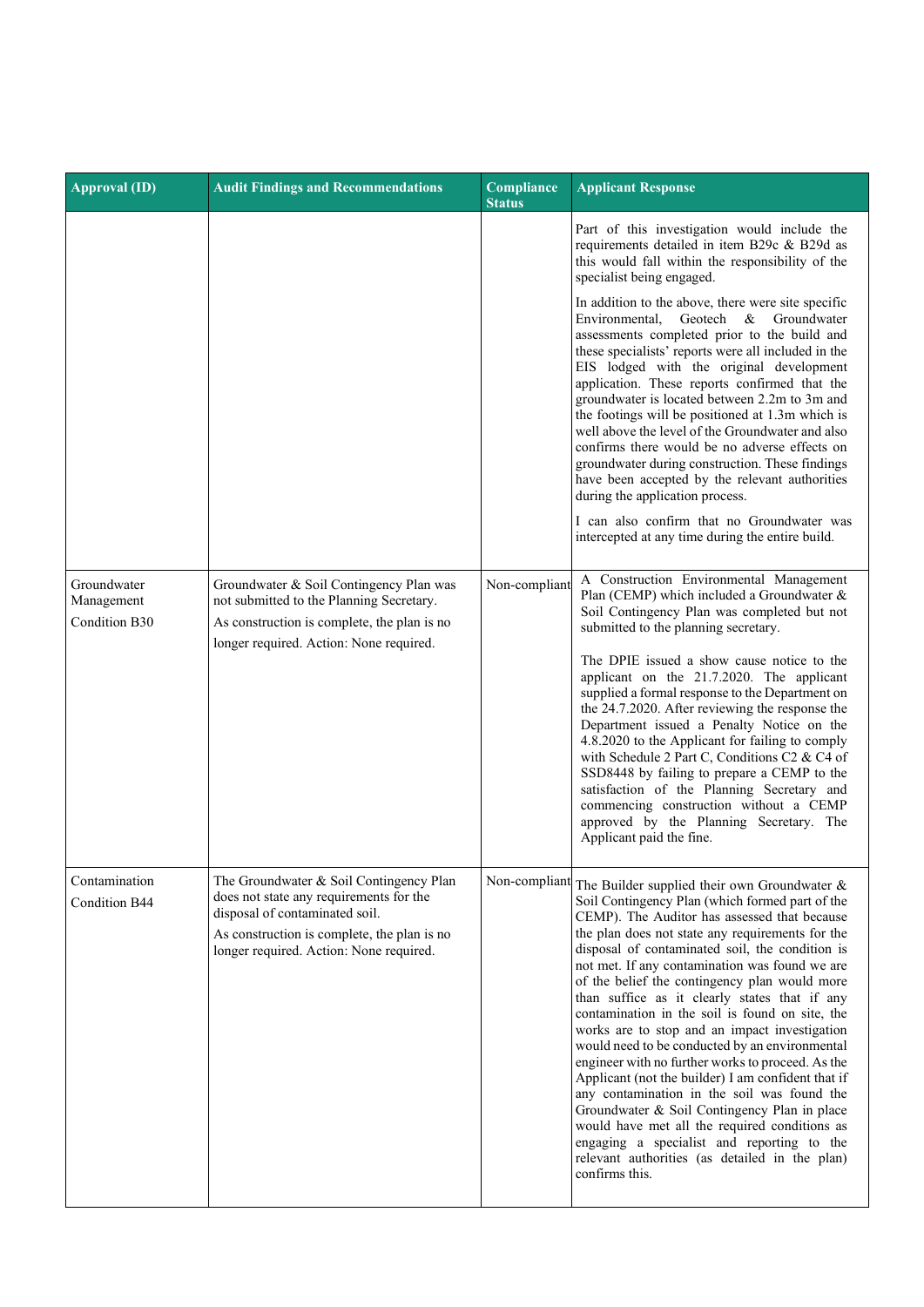| <b>Approval (ID)</b>                                                         | <b>Audit Findings and Recommendations</b>                                                                                                                                                                                                                                                                                                                                                                                                                                                                                                                                                                      | Compliance<br><b>Status</b> | <b>Applicant Response</b>                                                                                                                                                                                                                                                                                                                                                                                                                                                                                                                                                                                                                                                                                                                                                                                                                             |
|------------------------------------------------------------------------------|----------------------------------------------------------------------------------------------------------------------------------------------------------------------------------------------------------------------------------------------------------------------------------------------------------------------------------------------------------------------------------------------------------------------------------------------------------------------------------------------------------------------------------------------------------------------------------------------------------------|-----------------------------|-------------------------------------------------------------------------------------------------------------------------------------------------------------------------------------------------------------------------------------------------------------------------------------------------------------------------------------------------------------------------------------------------------------------------------------------------------------------------------------------------------------------------------------------------------------------------------------------------------------------------------------------------------------------------------------------------------------------------------------------------------------------------------------------------------------------------------------------------------|
|                                                                              |                                                                                                                                                                                                                                                                                                                                                                                                                                                                                                                                                                                                                |                             | In addition to these actions, in the EIS that was<br>lodged with the development application all the<br>Environmental, Geotech & Groundwater reports<br>indicated there would be no adverse effects on<br>the soil or groundwater during construction as<br>the development and footings will be positioned<br>well above the level of the Groundwater. These<br>findings have been accepted by the relevant<br>authorities and the DPIE.<br>The proposed contingency plan was put in place<br>for managing any unforeseen adverse impacts on<br>surface and or groundwater quality.<br>I can also confirm that no Groundwater was<br>intercepted at any time during the entire build.                                                                                                                                                                |
| Environmental<br>Management Plan<br>Requirements<br>Condition C1             | The WHS Management Plan forms a portion<br>of the Construction Safety Study which was<br>adopted as the Environmental Management<br>Plan during construction of the development.<br>The WHS Management Plan does not appear<br>to have been kept up to date during<br>construction and has not included contact<br>details of the site supervisor. References are<br>made to forms which were provided separate<br>to the WHS Management Plan.<br>As construction is complete, no action is<br>required in relation to environmental<br>management plans for the construction phase.<br>Action: None required. | Non-compliant               | A Construction Environmental Management Plan<br>(CEMP) and supporting documentation were used<br>and implemented by the builder during<br>construction as confirmed by the Auditor, but the<br>CEMP documentation was not sent to the<br>Planning Secretary for approval as required.<br>The DPIE issued a show cause notice to the<br>applicant on the 21.7.2020. The applicant<br>supplied a formal response to the Department on<br>the 24.7.2020. After reviewing the response the<br>Department issued a Penalty Notice on the<br>4.8.2020 to the Applicant for failing to comply<br>with Schedule 2 Part C, Conditions C2 & C4 of<br>SSD8448 by failing to prepare a CEMP to the<br>satisfaction of the Planning Secretary and<br>commencing construction without a CEMP<br>approved by the Planning Secretary. The<br>Applicant paid the fine. |
| Construction<br>Environmental<br>Management Plan<br>Condition C <sub>2</sub> | The Construction Safety Study and<br>Construction Environmental Management Plan<br>do not address all the requirements of<br>condition C1. The Construction Environmental<br>Management Plan was not approved by the<br>Planning Secretary.<br>As construction is complete, no action is<br>required in relation to environmental<br>management plans for the construction phase.<br>Action: None required.                                                                                                                                                                                                    | Non-compliant               | A Construction Environmental Management Plan<br>(CEMP) and supporting documentation were used<br>and implemented by the builder during<br>construction as confirmed by the Auditor, but the<br>CEMP documentation was not sent to the<br>Planning Secretary for approval as required.<br>The DPIE issued a show cause notice to the<br>applicant on the 21.7.2020. The applicant<br>supplied a formal response to the Department on<br>the 24.7.2020. After reviewing the response the<br>Department issued a Penalty Notice on the<br>4.8.2020 to the Applicant for failing to comply<br>with Schedule 2 Part C, Conditions C2 & C4 of<br>SSD8448 by failing to prepare a CEMP to the<br>satisfaction of the Planning Secretary and<br>commencing construction without a CEMP<br>approved by the Planning Secretary. The<br>Applicant paid the fine. |
| Construction<br>Environmental<br>Management Plan<br>Condition C4             | The CEMP was not submitted to the<br>Planning Secretary for approval.                                                                                                                                                                                                                                                                                                                                                                                                                                                                                                                                          | Non-compliant               | A Construction Environmental Management Plan<br>(CEMP) and supporting documentation were used<br>and implemented by the builder during<br>construction as confirmed by the Auditor, but the<br>CEMP documentation was not sent to the                                                                                                                                                                                                                                                                                                                                                                                                                                                                                                                                                                                                                 |